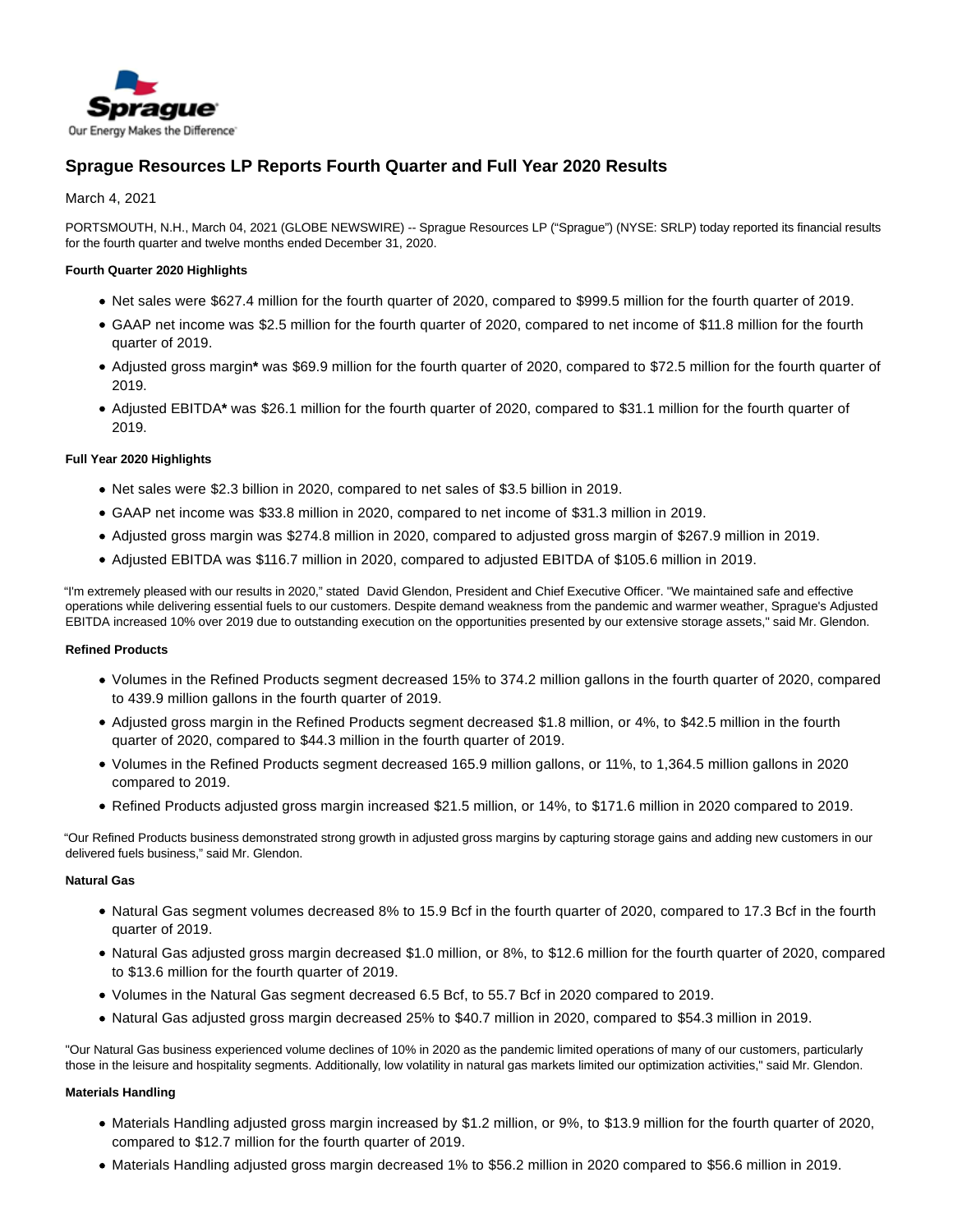"Materials Handling margins were flat year-over-year as growth in windmill component handling was offset by softness in newsprint and china clay activities," reported Mr. Glendon.

### **2021 Guidance**

With regard to Sprague's anticipated 2021 financial results, and assuming normal weather and market structure conditions, we expect to achieve the following:

Adjusted EBITDA is expected to be in the range of \$105 million to \$120 million.

#### **Quarterly Distribution**

On January 22, 2021, the Board of Directors of Sprague's general partner, Sprague Resources GP LLC, announced a cash distribution of \$0.6675 per unit for the quarter ended December 31, 2020. The distribution was paid on February 10, 2021 to unitholders of record as of the close of business on February 2, 2021.

#### **Sprague Resources LP Schedule K-1s**

Sprague's finalized 2020 tax packages for its unitholders, including Schedule K-1 will be made available March 5, 2021 via Sprague's website at [www.spragueenergy.com u](http://www.spragueenergy.com/)nder "Investor Relations / K-1 Tax Information" and the tax packages will be mailed to unitholders by March 12, 2021. For additional information, unitholders may call 855-521-8150 Monday through Friday from 8:00 AM to 5:00 PM CDT, or visit [www.taxpackagesupport.com/SRLP.](http://www.taxpackagesupport.com/SRLP)

#### **Financial Results Conference Call**

Management will review Sprague's fourth quarter and full year 2020 financial results in a teleconference call for analysts and investors today, March 4, 2021 at 1:00 PM EST.

| Dial-in<br>Numbers:    | (866) 516-2130 (U.S. and Canada) |
|------------------------|----------------------------------|
|                        | (678) 509-7612 (International)   |
| Participation<br>Code: | 2794966                          |

The conference call may also be accessed live by a webcast available on the "Investor Relations" page of Sprague's website at [www.spragueenergy.com u](http://www.spragueenergy.com/)nder "Calendar of Events" and will be archived on the website for one year.

#### **About Sprague Resources LP**

Sprague Resources LP is a master limited partnership engaged in the purchase, storage, distribution and sale of refined petroleum products and natural gas. Sprague also provides storage and handling services for a broad range of materials.

#### **\*Non-GAAP Financial Measures**

EBITDA, adjusted EBITDA and adjusted gross margin are measures not defined by GAAP. Sprague defines EBITDA as net income (loss) before interest, income taxes, depreciation and amortization.

We define adjusted EBITDA as EBITDA increased for unrealized hedging losses and decreased by unrealized hedging gains (in each case with respect to refined products and natural gas inventory, as well as natural gas transportation contracts), changes in fair value of contingent consideration, adjusted for the impact of acquisition related expenses, and when applicable, adjusted for the net impact of retroactive legislation that reinstates an excise tax credit program available for certain of our biofuel blending activities that had previously expired.

We define adjusted gross margin as net sales less cost of products sold (exclusive of depreciation and amortization) decreased by total commodity derivative gains and losses included in net income (loss) and increased by realized commodity derivative gains and losses included in net income (loss), in each case with respect to refined products and natural gas inventory, and natural gas transportation contracts. Adjusted gross margin has no impact on reported volumes or net sales.

To manage Sprague's underlying performance, including its physical and derivative positions, management utilizes adjusted gross margin. Adjusted gross margin is also used by external users of our consolidated financial statements to assess our economic results of operations and its commodity market value reporting to lenders. EBITDA and adjusted EBITDA are used as supplemental financial measures by external users of our financial statements, such as investors, trade suppliers, research analysts and commercial banks to assess the financial performance of our assets, operations and return on capital without regard to financing methods, capital structure or historical cost basis; the ability of our assets to generate sufficient revenue, that when rendered to cash, will be available to pay interest on our indebtedness and make distributions to our equity holders; repeatable operating performance that is not distorted by non-recurring items or market volatility; and, the viability of acquisitions and capital expenditure projects.

Sprague believes that investors benefit from having access to the same financial measures that are used by its management and that these measures are useful to investors because they aid in comparing its operating performance with that of other companies with similar operations. The adjusted EBITDA and adjusted gross margin data presented by Sprague may not be comparable to similarly titled measures at other companies because these items may be defined differently by other companies. Please see the attached reconciliations of net income to adjusted EBITDA and operating income to adjusted gross margin.

With regard to guidance, reconciliation of non-GAAP adjusted EBITDA to the closest corresponding GAAP measure (expected net income (loss)) is not available without unreasonable efforts on a forward-looking basis due to the inherent difficulty and impracticality of forecasting certain amounts required by GAAP such as unrealized gains and losses on derivative hedges, which can have a significant and potentially unpredictable impact on our future GAAP financial results.

#### **Forward Looking Statements**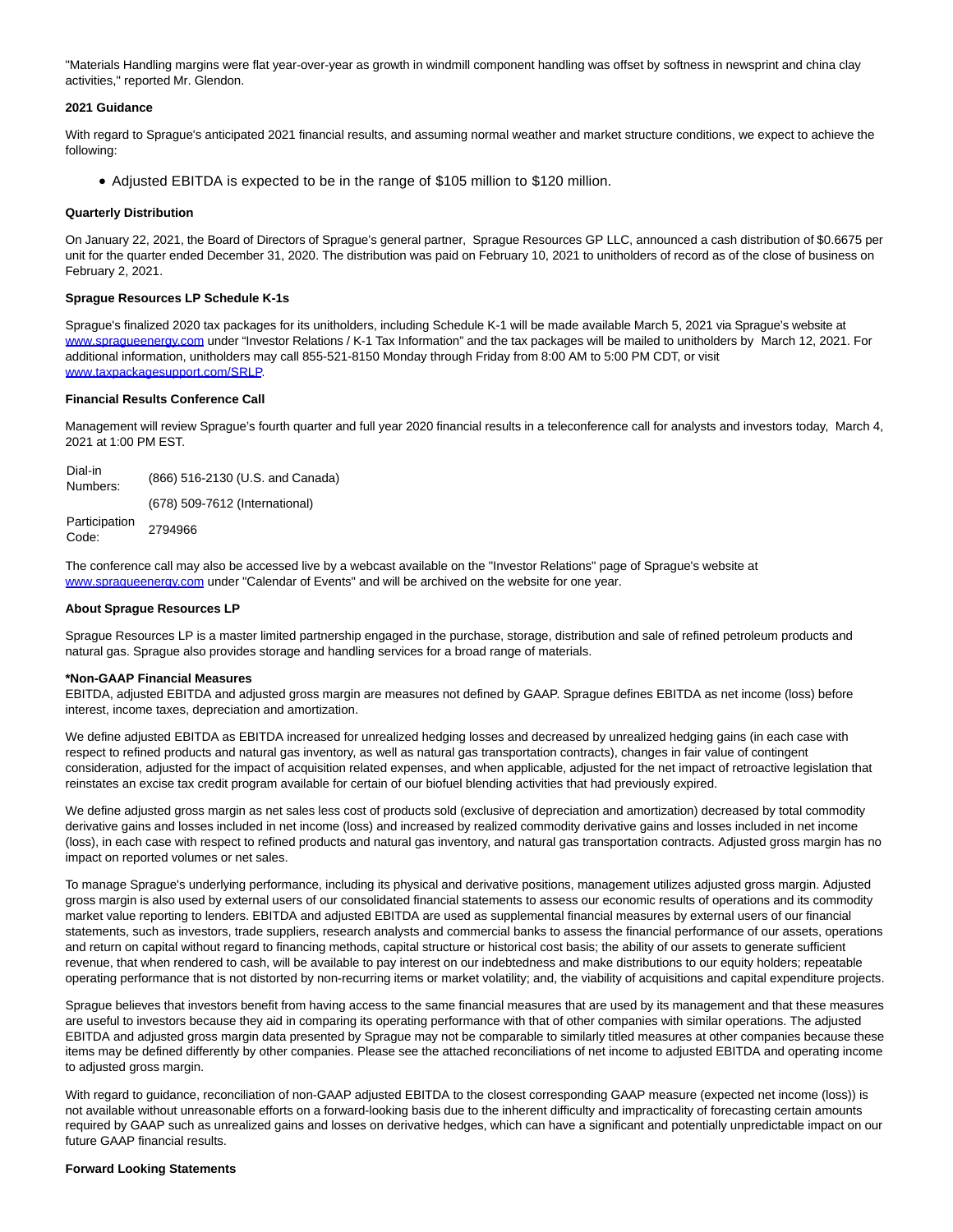Any statements in this press release about future expectations, plans and prospects for Sprague Resources LP or about Sprague Resources LP's future expectations, beliefs, goals, plans or prospects, constitute forward-looking statements within the meaning of Section 21E of the Securities Exchange Act of 1934. Any statements that are not statements of historical fact (including statements containing the words "believes," "plans," "anticipates," "expects," "estimates" and similar expressions) should also be considered forward-looking statements. These forward-looking statements involve risks and uncertainties and other factors that are difficult to predict and many of which are beyond management's control. Although Sprague believes that the assumptions underlying these statements are reasonable, investors are cautioned that such forward-looking statements are inherently uncertain and involve risks that may affect our business prospects and performance causing actual results to differ from those discussed in the foregoing release. Such risks and uncertainties include, by way of example and not of limitation: increased competition for our products or services; adverse weather conditions; changes in supply or demand for our products or services; nonperformance by major customers or suppliers; changes in operating conditions and costs; changes in the level of environmental remediation spending; potential equipment malfunction and unexpected capital expenditures; our ability to complete organic growth and acquisition projects; our ability to integrate acquired assets; potential labor issues; the legislative or regulatory environment; terminal construction/repair delays; political and economic conditions; and, the impact of security risks including terrorism, international hostilities and cyber-risk. These are not all of the important factors that could cause actual results to differ materially from those expressed in forward looking statements. Other applicable risks and uncertainties have been described more fully in Sprague's most recent Annual Report on Form 10-K filed with the U.S. Securities and Exchange Commission ("SEC") on March 4, 2021 and in the Partnership's subsequent Form 10-Q, Form 8-K and other documents filed with the SEC. Sprague undertakes no obligation and does not intend to update any forward-looking statements to reflect new information or future events. You are cautioned not to place undue reliance on these forward-looking statements, which speak only as of the date of this press release.

#### **Sprague Resources LP Summary Financial Data Three and Twelve Months Ended December 31, 2020 and 2019**

|                                                                       | Three Months Ended December 31, |             |                   |             | Twelve Months Ended December 31, |            |    |            |
|-----------------------------------------------------------------------|---------------------------------|-------------|-------------------|-------------|----------------------------------|------------|----|------------|
|                                                                       | 2020                            |             |                   | 2019        |                                  | 2020       |    | 2019       |
|                                                                       |                                 | (unaudited) |                   | (unaudited) |                                  |            |    |            |
|                                                                       |                                 |             | (\$ in thousands) |             |                                  |            |    |            |
| <b>Statement of Operations Data:</b>                                  |                                 |             |                   |             |                                  |            |    |            |
| Net sales                                                             | \$                              | 627,432     | \$                | 999,494     | \$                               | 2,335,983  | \$ | 3,502,410  |
| Operating costs and expenses:                                         |                                 |             |                   |             |                                  |            |    |            |
| Cost of products sold (exclusive of depreciation and<br>amortization) |                                 | 571,872     |                   | 925,812     |                                  | 2,071,805  |    | 3,228,003  |
| Operating expenses                                                    |                                 | 19,283      |                   | 19,599      |                                  | 77,070     |    | 84,924     |
| Selling, general and administrative                                   |                                 | 24,512      |                   | 21,826      |                                  | 81,514     |    | 78,135     |
| Depreciation and amortization                                         |                                 | 8,481       |                   | 8,752       |                                  | 34,066     |    | 34,015     |
| Total operating costs and expenses                                    |                                 | 624,148     |                   | 975,989     |                                  | 2,264,455  |    | 3,425,077  |
| Other operating income                                                |                                 | 8,094       |                   |             |                                  | 8,094      |    |            |
| Operating income                                                      |                                 | 11,378      |                   | 23,505      |                                  | 79,622     |    | 77,333     |
| Other income (expense)                                                |                                 | 1,884       |                   | (505)       |                                  | 1,948      |    | (378)      |
| Interest income                                                       |                                 | 16          |                   | 108         |                                  | 299        |    | 555        |
| Interest expense                                                      |                                 | (9,043)     |                   | (11, 029)   |                                  | (40, 669)  |    | (42,944)   |
| Income before income taxes                                            |                                 | 4,235       |                   | 12,079      |                                  | 41,200     |    | 34,566     |
| Income tax provision                                                  |                                 | (1,709)     |                   | (232)       |                                  | (7, 389)   |    | (3,310)    |
| Net income                                                            |                                 | 2,526       |                   | 11,847      |                                  | 33,811     |    | 31,256     |
| Incentive distributions declared                                      |                                 | (2,074)     |                   | (2,053)     |                                  | (8,292)    |    | (6, 163)   |
| Limited partners' interest in net income                              | \$                              | 452         | \$                | 9,794       | \$                               | 25,519     | \$ | 25,093     |
| Net income per limited partner unit:                                  |                                 |             |                   |             |                                  |            |    |            |
| Common - basic                                                        | \$                              | 0.02        | \$                | 0.43        | \$                               | 1.11       | \$ | 1.10       |
| Common - diluted                                                      | \$                              | 0.02        | \$                | 0.43        | \$                               | 1.11       | \$ | 1.10       |
| Units used to compute net income per limited partner unit:            |                                 |             |                   |             |                                  |            |    |            |
| Common - basic                                                        |                                 | 22,937,139  |                   | 22,745,637  |                                  | 22,901,140 |    | 22,736,916 |
| Common - diluted                                                      |                                 | 22,944,439  |                   | 22,797,474  |                                  | 22,905,113 |    | 22,770,883 |
| Distribution declared per unit                                        | \$                              | 0.6675      | \$                | 0.6675      | \$                               | 2.6700     | \$ | 2.6700     |

**Sprague Resources LP Volume, Net Sales and Adjusted Gross Margin by Segment Three and Twelve Months Ended December 31, 2020 and 2019**

|             | Three Months Ended December 31, | <b>Twelve Months Ended December 31,</b> |      |  |  |  |
|-------------|---------------------------------|-----------------------------------------|------|--|--|--|
| 2020        | 2019                            | 2020                                    | 2019 |  |  |  |
| (unaudited) | (unaudited)                     |                                         |      |  |  |  |
|             |                                 | (\$ and volumes in thousands)           |      |  |  |  |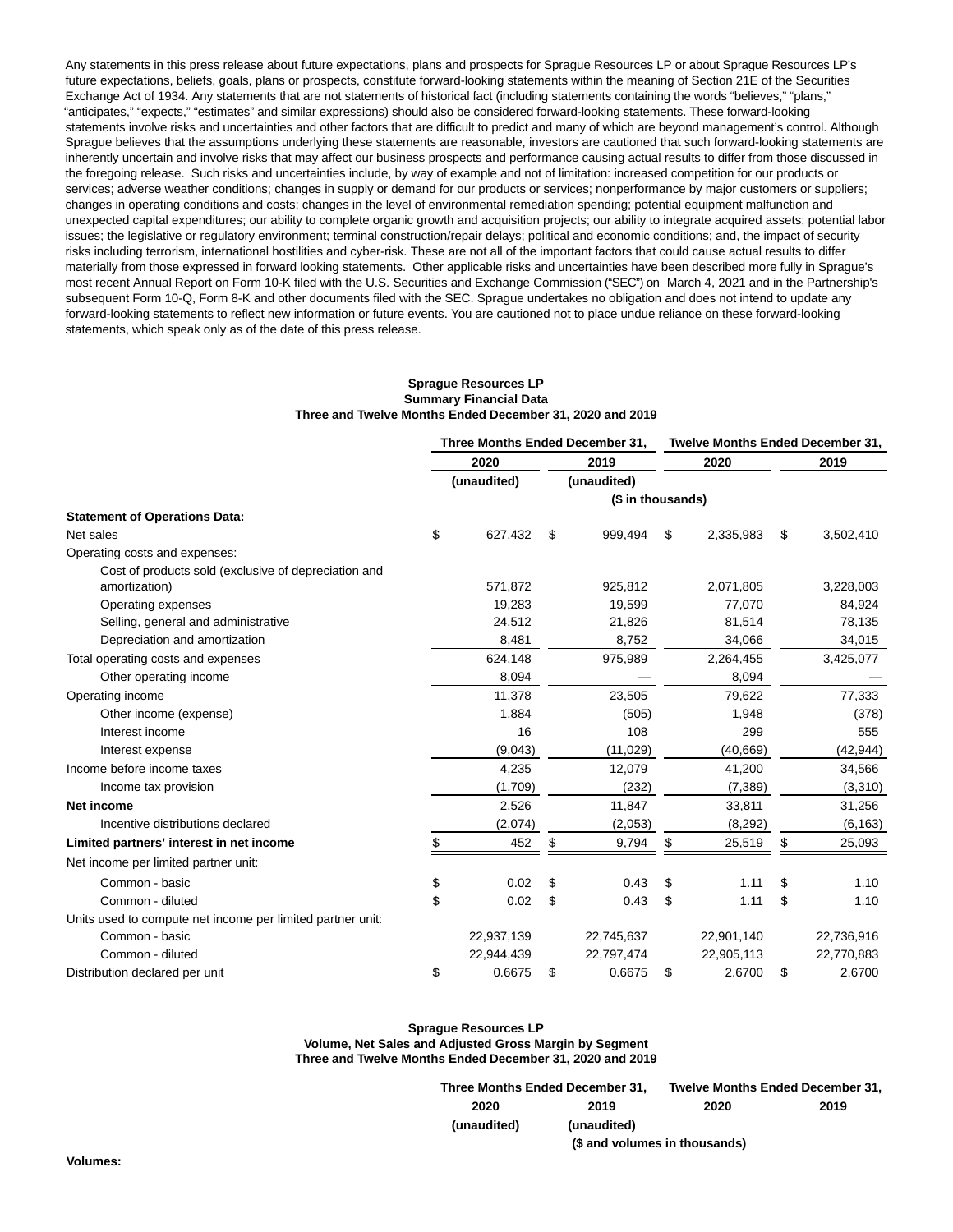| Refined products (gallons)                                        | 374,201       | 439,923       | 1,364,474       | 1,530,356       |
|-------------------------------------------------------------------|---------------|---------------|-----------------|-----------------|
| Natural gas (MMBtus)                                              | 15,896        | 17,331        | 55,746          | 62,266          |
| Materials handling (short tons)                                   | 590           | 467           | 2,316           | 2,496           |
| Materials handling (gallons)                                      | 75,415        | 111,852       | 410,754         | 480,659         |
| <b>Net Sales:</b>                                                 |               |               |                 |                 |
| Refined products                                                  | \$<br>531,830 | \$<br>893,468 | \$<br>1,998,197 | \$<br>3,112,924 |
| Natural gas                                                       | 77,000        | 86,690        | 261,358         | 307,952         |
| Materials handling                                                | 13,936        | 12,742        | 56,347          | 56,655          |
| Other operations                                                  | 4,666         | 6,594         | 20,081          | 24,879          |
| Total net sales                                                   | \$<br>627,432 | \$<br>999,494 | \$<br>2,335,983 | \$<br>3,502,410 |
| Reconciliation of Operating Income to Adjusted Gross Margin:      |               |               |                 |                 |
| <b>Operating income</b>                                           | \$<br>11,378  | \$<br>23,505  | \$<br>79,622    | \$<br>77,333    |
| Operating costs and expenses not allocated to operating segments: |               |               |                 |                 |
| Operating expenses                                                | 19,283        | 19,599        | 77,070          | 84,924          |
| Selling, general and administrative                               | 24,512        | 21,826        | 81,514          | 78,135          |
| Depreciation and amortization                                     | 8,481         | 8,752         | 34,066          | 34,015          |
| Other operating income                                            | (8,094)       |               | (8,094)         |                 |
| Change in unrealized gain on inventory                            | 19,053        | 11,645        | 20,148          | 12,814          |
| Change in unrealized value on natural gas transportation          |               |               |                 |                 |
| contracts                                                         | (4,741)       | (12,860)      | (9, 565)        | (19,289)        |
| Total adjusted gross margin:                                      | \$<br>69,872  | \$<br>72,467  | \$<br>274,761   | \$<br>267,932   |
| <b>Adjusted Gross Margin:</b>                                     |               |               |                 |                 |
| Refined products                                                  | \$<br>42,529  | \$<br>44,339  | \$<br>171,626   | \$<br>150,124   |
| Natural gas                                                       | 12,611        | 13,639        | 40,741          | 54,288          |
| Materials handling                                                | 13,898        | 12,730        | 56,185          | 56,616          |
| Other operations                                                  | 834           | 1,759         | 6,209           | 6,904           |
| Total adjusted gross margin                                       | \$<br>69,872  | \$<br>72,467  | \$<br>274,761   | \$<br>267,932   |

#### **Sprague Resources LP Reconciliation of Net Income to Non-GAAP Measures Three and Twelve Months Ended December 31, 2020 and 2019**

|                                                                                                       | Three Months Ended December 31, |             |      |             | Twelve Months Ended December 31, |           |    |           |
|-------------------------------------------------------------------------------------------------------|---------------------------------|-------------|------|-------------|----------------------------------|-----------|----|-----------|
|                                                                                                       | 2020                            |             | 2019 |             | 2020                             |           |    | 2019      |
|                                                                                                       |                                 | (unaudited) |      | (unaudited) |                                  |           |    |           |
|                                                                                                       |                                 |             |      |             | (\$ in thousands)                |           |    |           |
| Reconciliation of net (loss) income to EBITDA, Adjusted<br><b>EBITDA and Distributable Cash Flow:</b> |                                 |             |      |             |                                  |           |    |           |
| Net income (loss)                                                                                     | \$                              | 2,526       | \$   | 11,847      | \$                               | 33,811    | \$ | 31,256    |
| Add/(deduct):                                                                                         |                                 |             |      |             |                                  |           |    |           |
| Interest expense, net                                                                                 |                                 | 9,027       |      | 10,921      |                                  | 40,370    |    | 42,389    |
| Tax provision                                                                                         |                                 | 1,709       |      | 232         |                                  | 7,389     |    | 3,310     |
| Depreciation and amortization                                                                         |                                 | 8,481       |      | 8,752       |                                  | 34,066    |    | 34,015    |
| <b>EBITDA</b>                                                                                         | \$                              | 21,743      | \$   | 31,752      | \$                               | 115,636   | \$ | 110,970   |
| Change in unrealized gain on inventory                                                                |                                 | 19,051      |      | 11,645      |                                  | 20,148    |    | 12,814    |
| Change in unrealized value on natural gas transportation                                              |                                 |             |      |             |                                  |           |    |           |
| contracts                                                                                             |                                 | (4,741)     |      | (12,860)    |                                  | (9, 565)  |    | (19, 289) |
| Acquisition related expenses                                                                          |                                 | (1)         |      | (7)         |                                  |           |    | 14        |
| Gain on sale of fixed assets not in the ordinary course of business                                   |                                 |             |      |             |                                  |           |    |           |
| including gain on insurance recoveries                                                                |                                 | (8,094)     |      |             |                                  | (8,094)   |    |           |
| Asset impairments                                                                                     |                                 | (1, 947)    |      |             |                                  | (1, 947)  |    |           |
| Other adjustments                                                                                     |                                 | 82          |      | 521         |                                  | 564       |    | 1,042     |
| <b>Adjusted EBITDA</b>                                                                                | \$                              | 26,093      | \$   | 31,051      | \$                               | 116,743   | \$ | 105,551   |
| Add/(deduct):                                                                                         |                                 |             |      |             |                                  |           |    |           |
| Cash interest expense, net                                                                            |                                 | (7,656)     |      | (9,631)     |                                  | (33, 872) |    | (37, 168) |
| Cash taxes                                                                                            |                                 | (1, 395)    |      | (1, 362)    |                                  | (7,756)   |    | (4,805)   |
| Maintenance capital expenditures                                                                      |                                 | (2, 122)    |      | (2,230)     |                                  | (8, 281)  |    | (9,269)   |
| Elimination of expense relating to incentive compensation and                                         |                                 |             |      |             |                                  |           |    |           |
| directors fees expected to be paid in common units                                                    |                                 | 2,493       |      | 1,522       |                                  | 4,209     |    | 1,591     |
| Other                                                                                                 |                                 | (461)       |      | 505         |                                  | 310       |    | 377       |
| Distributable cash flow                                                                               | \$                              | 16,952      | \$   | 19,855      | \$                               | 71,353    | \$ | 56,277    |